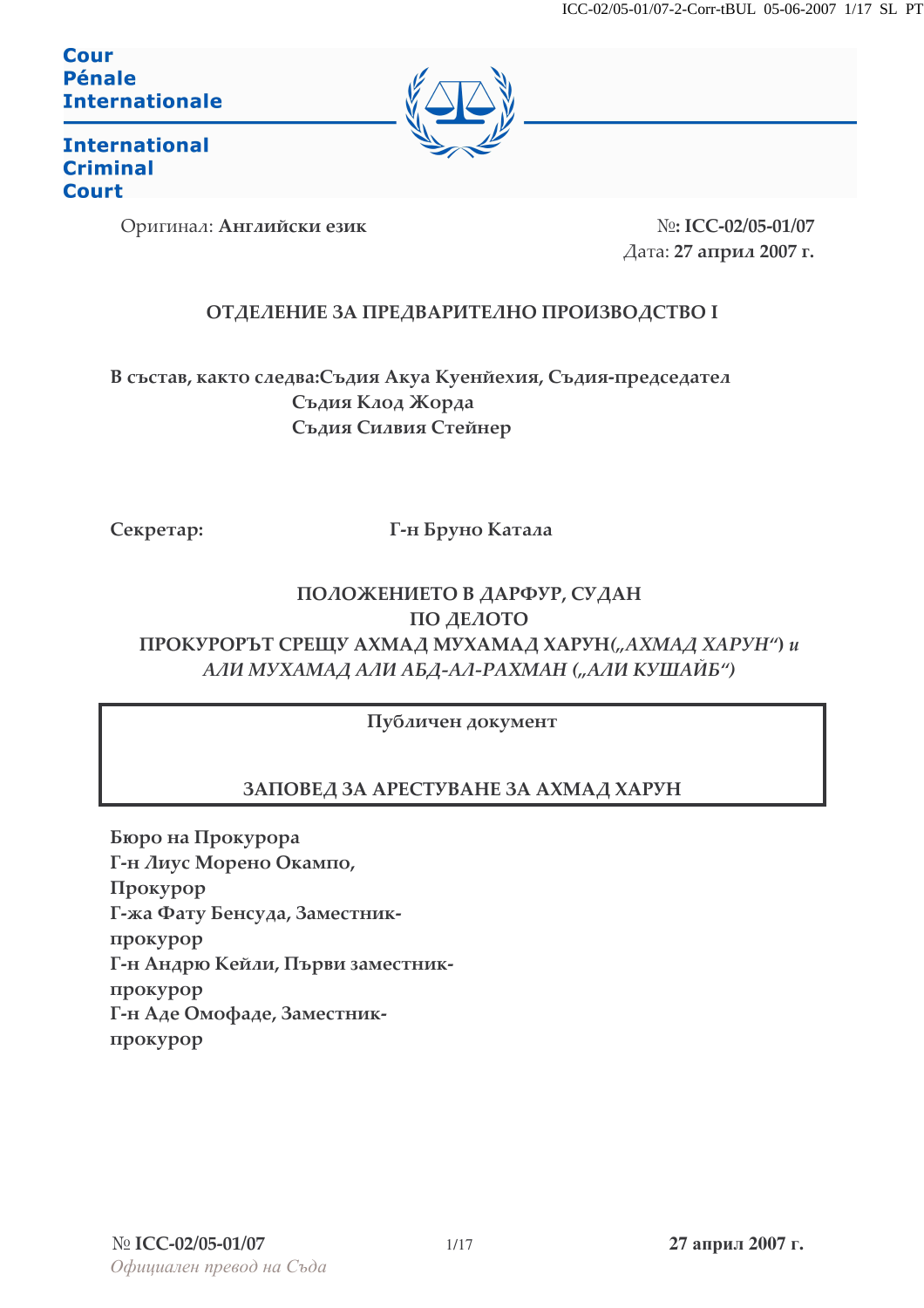# ОТДЕЛЕНИЕ ЗА ПРЕДВАРИТЕЛНО ПРОИЗВОДСТВО I на Международния наказателен съд ("Отделението" и "Съдът", съответно);

**ИМАЙКИ ПРЕДВИД** "Молбата на Прокурора по член 58, параграф 7" ("Молба на Прокурора") относно Ахмад Мухамад ХАРУН("Ахмад Харун") и Али Мухамед Али АБД-АЛ-РАХМАН("Али Кушайб"), регистрирана на 27 февруари 2007 г., както и подкрепящия материал и друга информация, подадена от  $\Pi$ рокуратурата; $^1$ 

**ИМАЙКИ ПРЕДВИД** "Решението по молбата на Прокуратурата по член 58, параграф 7 от Статута"<sup>2</sup> чрез което Отде*л*ението сметна, че призовката за явяване не е достатъчна, за да се гарантира присъствието на Ахмад Харун пред Съда, и че неговият арест е необходим по смисъла на член 58, параграф 1, буква б) от Римския статут ("Статута");

ИМАЙКИ ПРЕДВИД членове 19 и 58 от Статута;

СМЯТАЙКИ, че въз основа на доказателствата и информацията, предоставени от Прокурора, и без ущърб на каквито и да са възражения относно допустимостта на случая в съответствие с член 19, параграф 2, букви а) и б) от Статута и без ущърб на всякаква последваща присъда, делото срещу Ахмад Харун и Али Кушайб попада под юрисдикцията на Съда и се приема;

<sup>&</sup>lt;sup>1</sup> ICC-02/05-62-US-Exp; ICC-02/05-64-US-Exp; ICC-02/05-69-US-Exp; и ICC-02/05-72-US-Exp.

<sup>2</sup> ICC-02/05-01/07-1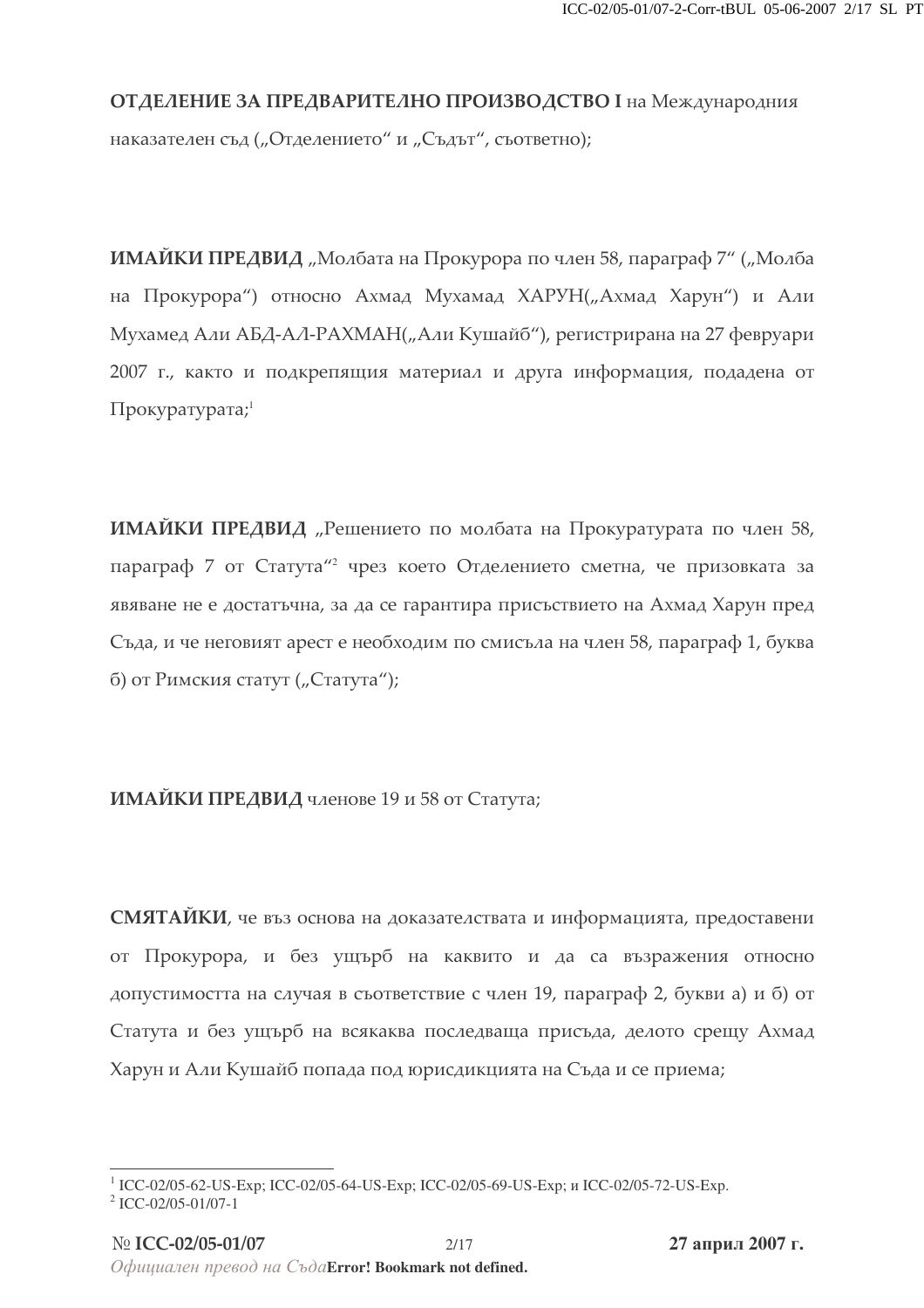СМЯТАЙКИ, че има основателни причини да се вярва, че от около Август 2002 г. поне до момента на подаване на Молбата на Прокурора се е състоял продължителен въоръжен конфликт по смисъла на член 8, параграф 2, буква е) от Статута между Правителството на Судан, включително бойци от Суданските народни въоръжени сили ("Суданските въоръжени сили") и Отряда за защита на народа ("ОЗН") заедно с милицията Джанджавид, срещу организирани бунтовнически групи, включително Суданско освободително движение/армия (СОД/А) и Движение за справедливост и равенство (ДСР) в Дарфур, Судан;

СМЯТАЙКИ, че има основателни причини да се вярва, че Суданските въоръжени сили и милицията Джанджавид, действащи заедно като част от кампания за контра-въстание, са провели няколко атаки над градовете Кодом, Биндиси, Мукджар, Аравала и прилежащите зони през дълът период от време между 2003 и 2004 г., като тези градове са били освободени от всякакви бунтовнически дейности и като същевременно цивилното население не е взимало активно участие във въоръжените действия;

СМЯТАЙКИ, че има основателни причини да се вярва, че по време на тези атаки Суданските въоръжени сили и милицията Джанджавид са извършили няколко криминални деяния срещу цивилно население основно от племената Фур, Загава и Масалит между август 2003 и март 2004 г., а именно убийства на граждани, изнасилвания и накърняване на личното достойнство на жени и момичета, атаки, умишлено насочени срещу гореспоменатото цивилно население, унищожаване на имущество, принадлежащо на гореспоменатото население, и ограбване на градове;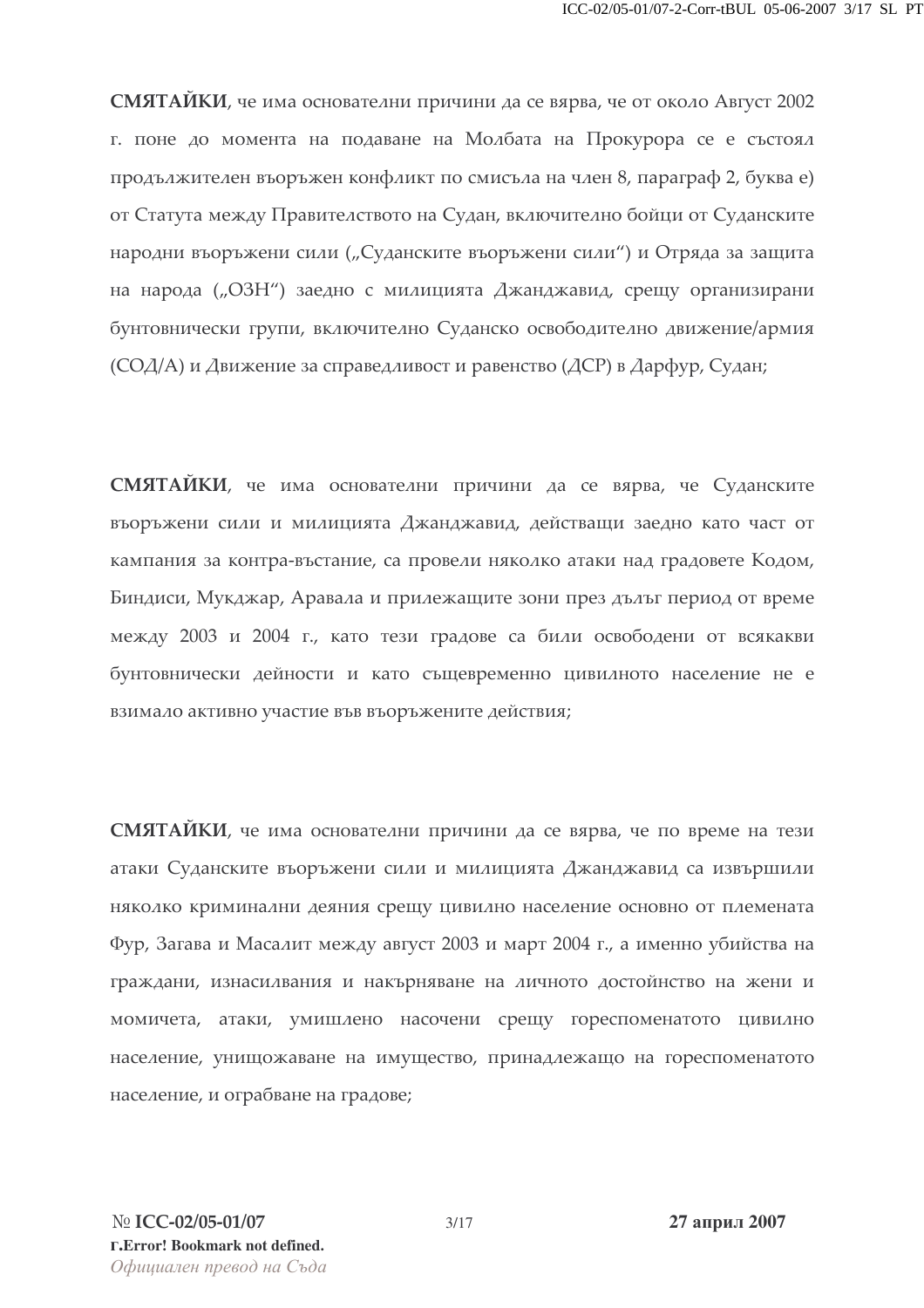СМЯТАЙКИ, че има основателни причини да се вярва, че по време на гореспоменатите атаки са били извършени военни престъпления, попадащи под юрисдикцията на Съда, съобразно член 8, параграф 2, буква в), подточки i) и ii) и буква e), подточки v), vi) и xii) от Статута, описани в Молбата на Прокурора;

СМЯТАЙКИ, че има основателни причини да се вярва, че атаките, извършени от Суданските въоръжени сили и/или милицията Джанджавид, са били широкоразпространени и от систематично естество и са били насочени към граждани, предимно от племената Фур, Загава и Масалит, следвайки или в подкрепа на държавна или организационна политика, състояща се в атакуване на цивилното население;

СМЯТАИКИ, че има основателни причини да се вярва, че по време на тези атаки Суданските въоръжени сили и милицията Джанджавид са извършили преследвания, убийства, насилствени премествания, лишаване от свобода или друго тежко лишаване от физическа свобода, измъчване, изнасилвания или други нечовешки деяния срещу граждани, предимно от племената Фур, Загава и Масалит;

СМЯТАЙКИ, че има основателни причини да се вярва, че по време на гореспоменатите атаки са били извършени престъпления срещу човечеството, попадащи под юрисдикцията на Съда, съобразно член 7, параграф 1, букви а),  $r$ ), д), е), ж), з) и к) от Статута, описани в Молбата на Прокурора;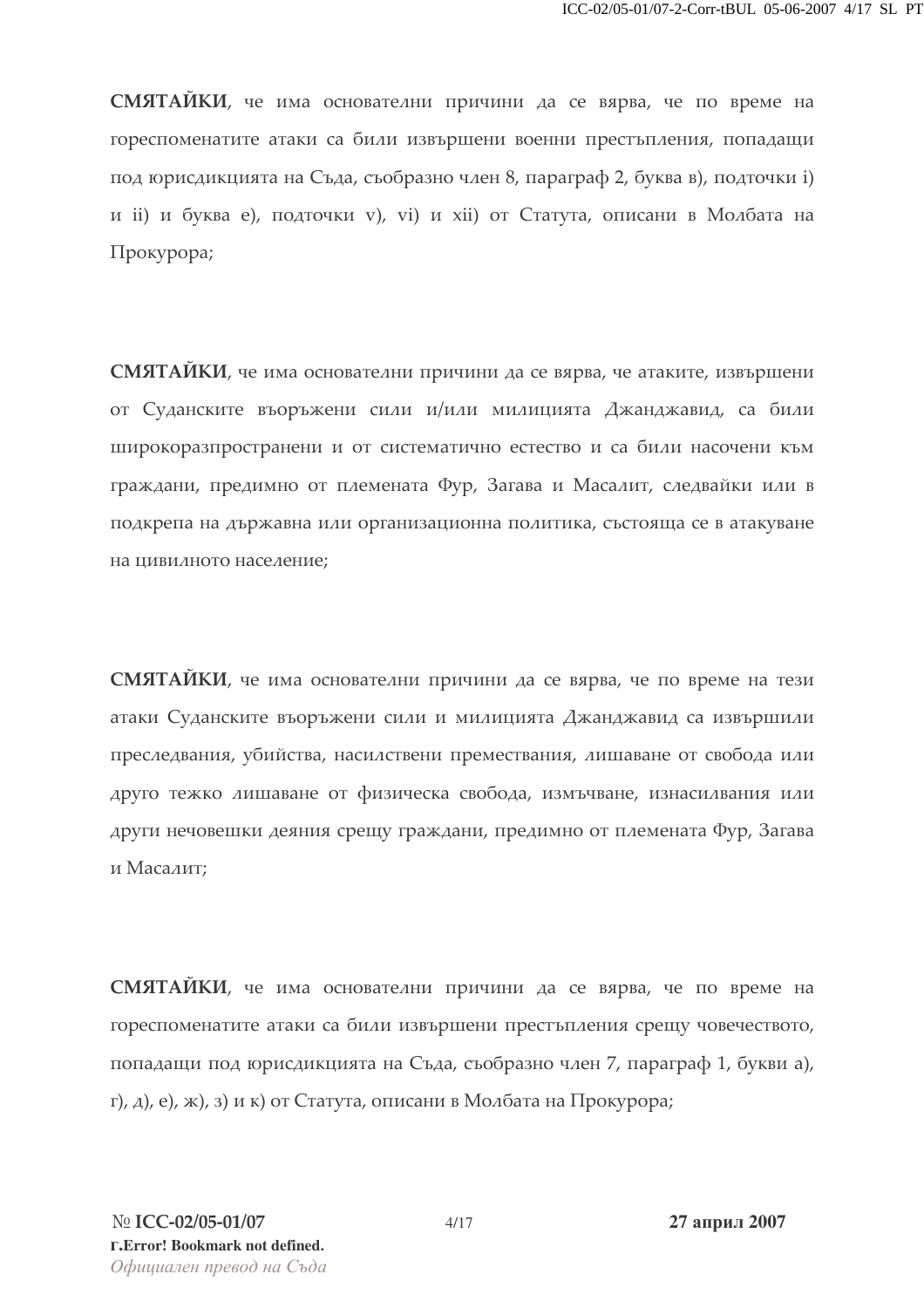СМЯТАЙКИ, че има основателни причини да се вярва, че от около април 2003 г. до около септември 2005 г., Ахмад Харун е служил като Министър на вътрешните работи към Правителството на Судан; че като такъв той е бил отговорен за управлението на "Бюро за сигурност Дарфур" и по този начин за координацията на различните структури на Правителството, замесени в контра-въстанието, включително полицията, въоръжените сили, Националната служба за сигурност и разузнаване и милицията Джанджавид;

СМЯТАЙКИ, че има основателни причини да се вярва, че поради длъжността си в Бюрото за сигурност Дарфур и чрез цялостното си координационно и лично участие в ключови дейности на Комитетите по сигурност, а именно вербуването, въоръжаването и финансирането на милицията Джанджавид в Дарфур, Ахмад Харун умишлено е допринесъл за извършването на гореспоменатите престъпления, знаейки, че този негов принос ще подпомогне общия план, осъществен от Суданските въоръжени сили и милицията Джанджавид, който се е състоял в нападения на цивилното население в Дарфур;

СМЯТАИКИ, че има основателни причини да се вярва, че Ахмад Харун, по силата на гореспоменатата му длъжност, е знаел за престъпленията, извършени срещу цивилното население, и методите, използвани от милицията Джанджавид; и че в публичните си речи Ахмад Харун не само е доказал, че знае, че милицията Джандавид е нападала граждани и ограбвала градове и села, но и лично е насърчавал извършването на подобни незаконни актове;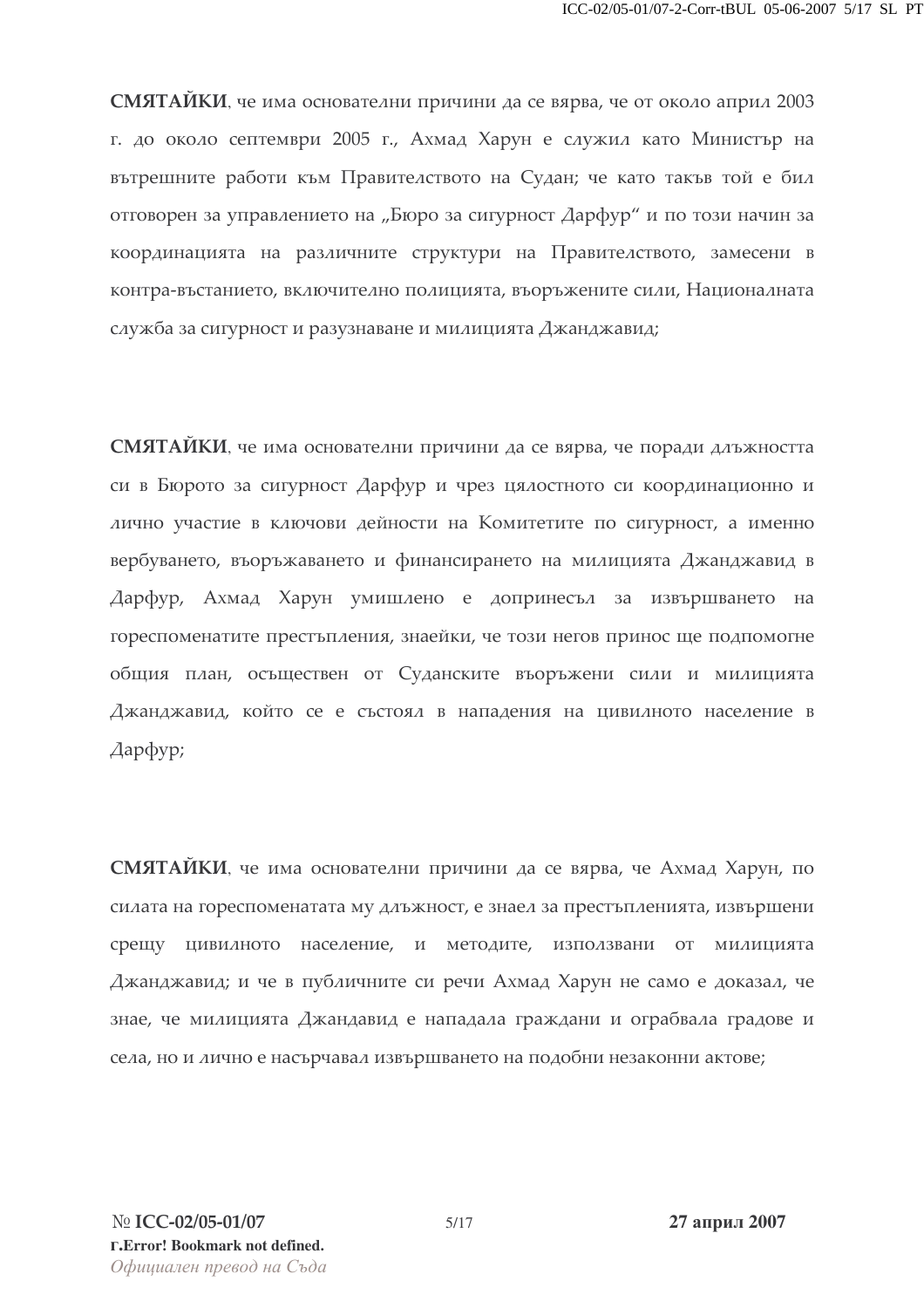СМЯТАЙКИ, че, поради всички гореспоменати аргументи, има основателни причини да се вярва, че Ахмад Харун е отговорен от наказателна гледна точка, в съответствие с член 25, параграф 3, букви б) и г) от Статута, за извършване на престъпления срещу човечеството и военни престъпления, посочени по специално в следните основания, представени в Молбата на Прокурора:

#### Основание 1

(Преследвания в селата в Кодом и прилежащите зони, което представлява престъпление срещу човечеството)

От около 15 август 2003 г. до около 31 август 2003 г., Ахмад Харун, като част от група лица, действащи с обща цел, е допринесъл за преследването на население, основно от племето Фур, в селата в Кодом и прилежащите зони чрез убийства, нападение на цивилното население, унищожаване на собственост и насилствено преместване (член 7, параграф 1, буква з) и член 25, параграф 3, буква г) от Статута);

#### Основание 2

(Убийство на граждани в селата в Кодом и прилежащите зони, което представлява престъпление срещу човечеството)

На 15 август 2003 г. или около тази дата, **Ахмад Харун**, като част от група лица, действащи с обща цел, е допринесъл за убийството на граждани, основно от населението на племето Фур, в селата в Кодом и прилежащите зони (член 7, параграф 1, буква а) и член 25, параграф 3, буква г) от Статута);

## Основание 3

(Убийство на граждани в селата в Кодом и прилежащите зони, което представлява военно престъпление)

На 15 август 2003 г. или около тази дата, Ахмад Харун, като част от група лица, действащи с обща цел, е допринесъл за убийството на граждани основно от населението на племето Фур в селата в Кодом и прилежащите зони, като същевременно тези граждани не са вземали активно участие във въоръжени действия (член 8, параграф 2, буква в), подточка i) и член 25, параграф 3, буква г) от Статута);

## Основание 4

(Убийство на граждани в селата в Кодом и прилежащите зони, което представлява престъпление срещу човечеството)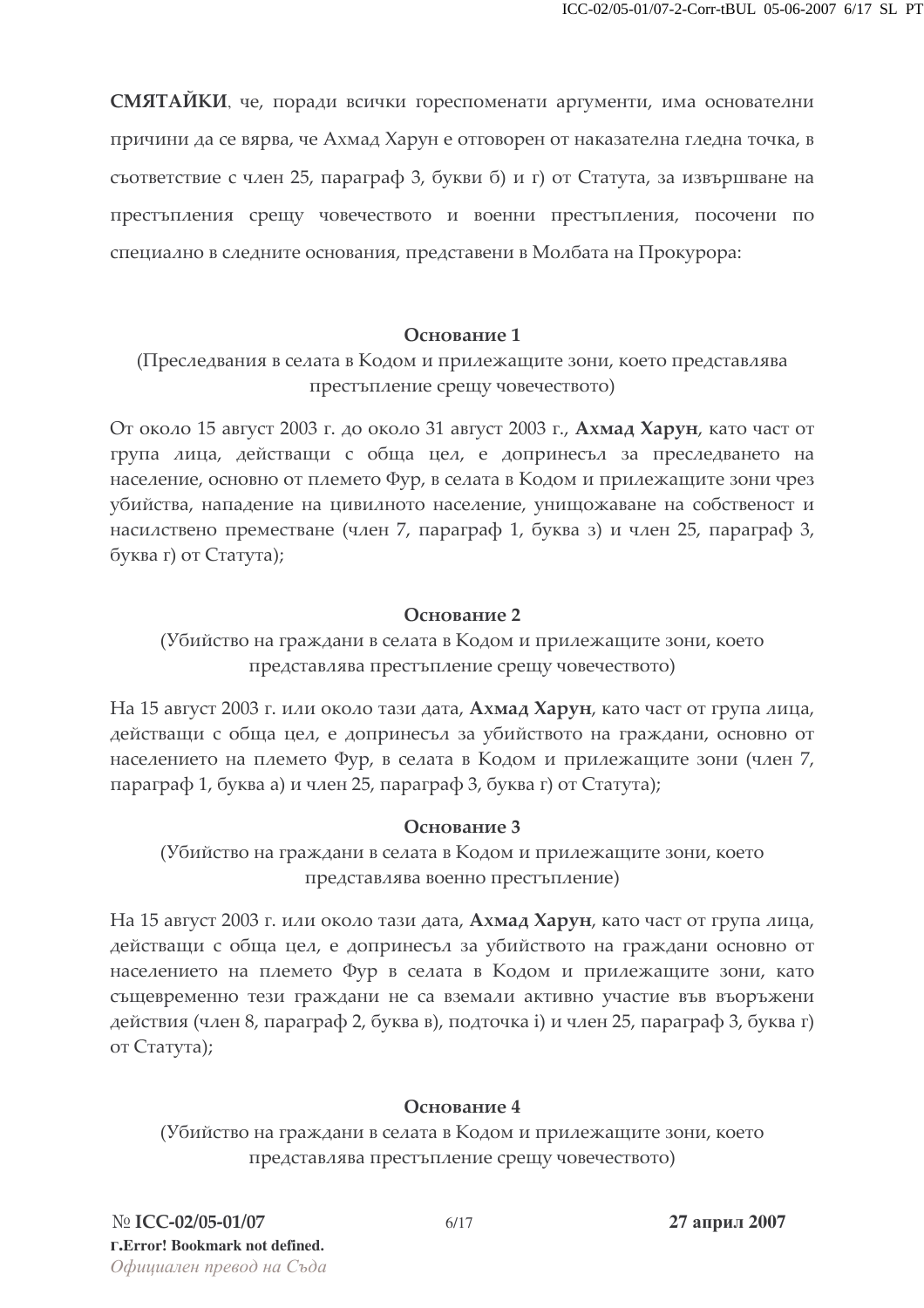На 31 август 2003 г. или около тази дата, Ахмад Харун, като част от група лица, действащи с обща цел, е допринесъл за убийството на граждани, основно от населението на племето Фур, в селата в Кодом и прилежащите зони (член 7, параграф 1, буква а) и член 25, параграф 3, буква г) от Статута);

## Основание 5

(Убийство на граждани в селата в Кодом и прилежащите зони, което представлява военно престъпление)

На 31 август 2003 г. или около тази дата, Ахмад Харун, като част от група лица, действащи с обща цел, е допринесъл за убийството на граждани, основно от населението на племето Фур, в селата в Кодом и прилежащите зони, като същевременно тези граждани не са вземали активно участие във въоръжени действия (член 8, параграф 2, буква в), подточка i) и член 25, параграф 3, буква г) от Статута);

## Основание 6

(Нападения на гражданско население в селата в Кодом и прилежащите зони, което представлява военно престъпление)

От около 15 август 2003 г. до около 31 август 2003 г. Ахмад Харун, като част от група лица, действащи с обща цел, е допринесъл за извършването на нападения срещу граждани, основно от населението на племето Фур, в селата в Кодом и прилежащите зони и срещу граждани, които не са вземали директно участие във въоръжени действия (член 8, параграф 2, буква д), подточка i) и член 25, параграф 3, буква г) от Статута);

## Основание 8

(Унищожаване на имущество в селата в Кодом и прилежащите зони, което представлява военно престъпление)

От около 15 август 2003 г. до около 31 август 2003 г. Ахмад Харун, като част от група лица, действащи с обща цел, е допринесъл за унищожаването на имущество, принадлежащо на население, основно от племето Фур, в селата в Кодом и прилежащите зони, включително изгарянето на домове (член 8, параграф 2, буква д), подточка хіі) и член 25, параграф 3, буква г) от Статута);

# Основание 9

(Насилствено преместване от селата в Кодом и прилежащите зони, което представлява престъпление срещу човечеството)

От около 15 август 2003 г. до около 31 август 2003 г. Ахмад Харун, като част от група лица, действащи с обща цел, е допринесъл за насилственото преместване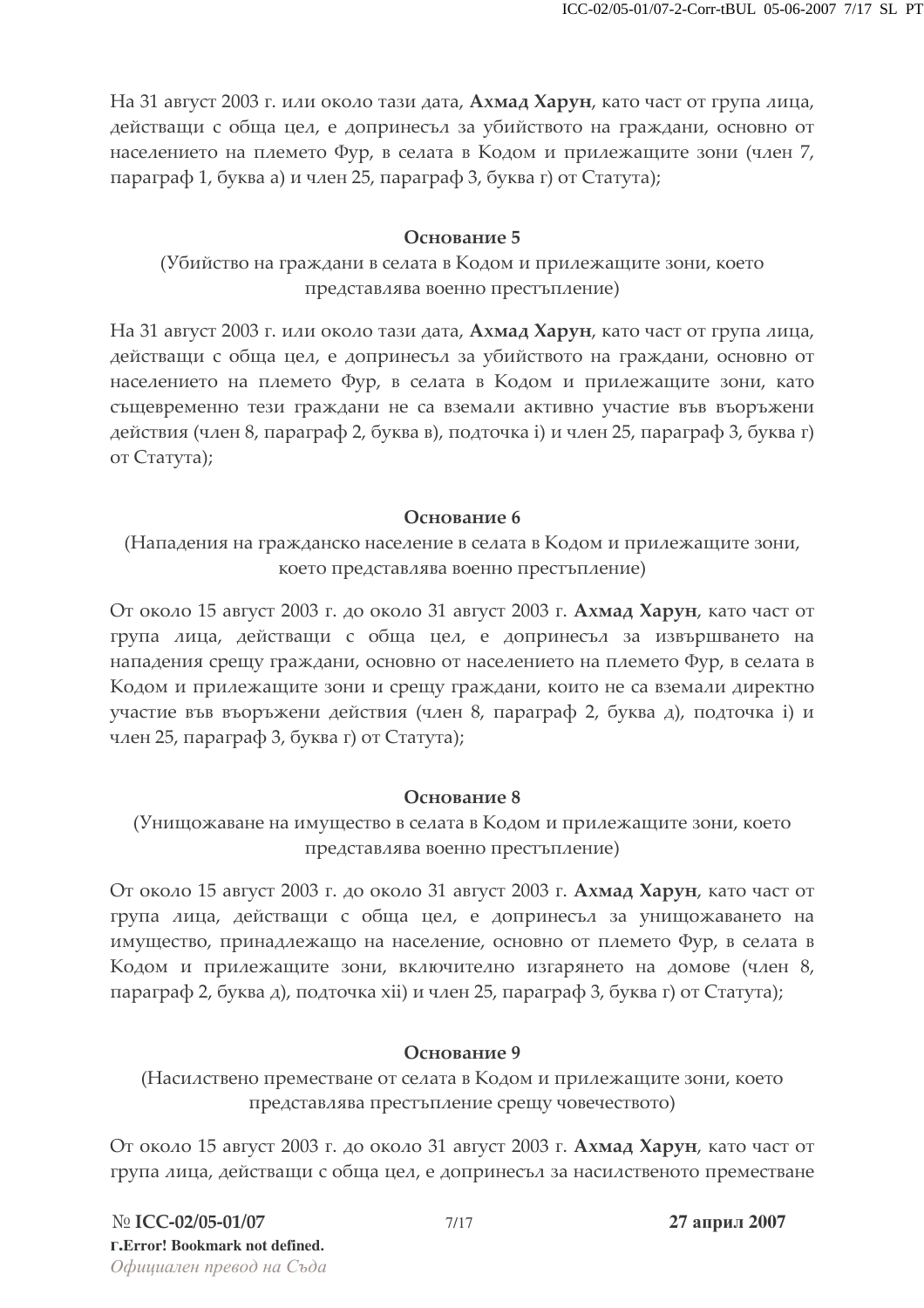на приблизително 20 000 граждани, основно от племето Фур, от селата в Кодом и прилежащите зони, в резултат на което те са напуснали селата (член 7, параграф 1, буква г) и член 25, параграф 3, буква г) от Статута);

## Основание 10

## (Преследване в град Биндиси и прилежащите зони, което представлява престъпление срещу човечеството)

На 15 август 2003 г. или около тази дата, Ахмад Харун, като част от група лица, действащи с обща цел, е допринесъл за преследването на население, основно от племето Фур, в град Биндиси и прилежащите зони чрез действия като убийства, изнасилвания, нападение на цивилното население, нечовешки деяния, ограбване, унищожаване на собственост и насилствено преместване на население (член 7, параграф 1, буква з) и член 25, параграф 3, буква г) от Статута);

## Основание 11

## (Убийство на граждани в град Биндиси и прилежащите зони, което представлява престъпление срещу човечеството)

На 15 август 2003 г. или около тази дата, Ахмад Харун, като част от група лица, действащи с обща цел, е допринесъл за убийството на над 100 граждани, основно от населението на племето Фур, в град Биндиси и прилежащите зони (член 7, параграф 1, буква а) и член 25, параграф 3, буква г) от Статута);

## Основание 12

# (Убийство на граждани в град Биндиси и прилежащите зони, което представлява военно престъпление)

На 15 август 2003 г. или около тази дата, Ахмад Харун, като част от група лица, действащи с обща цел, е допринесъл за убийството на над 100 граждани, основно от населението на племето Фур, в град Биндиси и прилежащите зони, като същевременно тези граждани не са вземали активно участие във въоръжени действия (член 8, параграф 2, буква в), подточка i) и член 25, параграф 3, буква г) от Статута);

## Основание 13

## (Изнасилване в град Биндиси и прилежащите зони, което представлява престъпление срещу човечеството)

На 15 август 2003 г. или около тази дата, Ахмад Харун, като част от група лица, действащи с обща цел, е допринесъл за изнасилването на жени и момичета,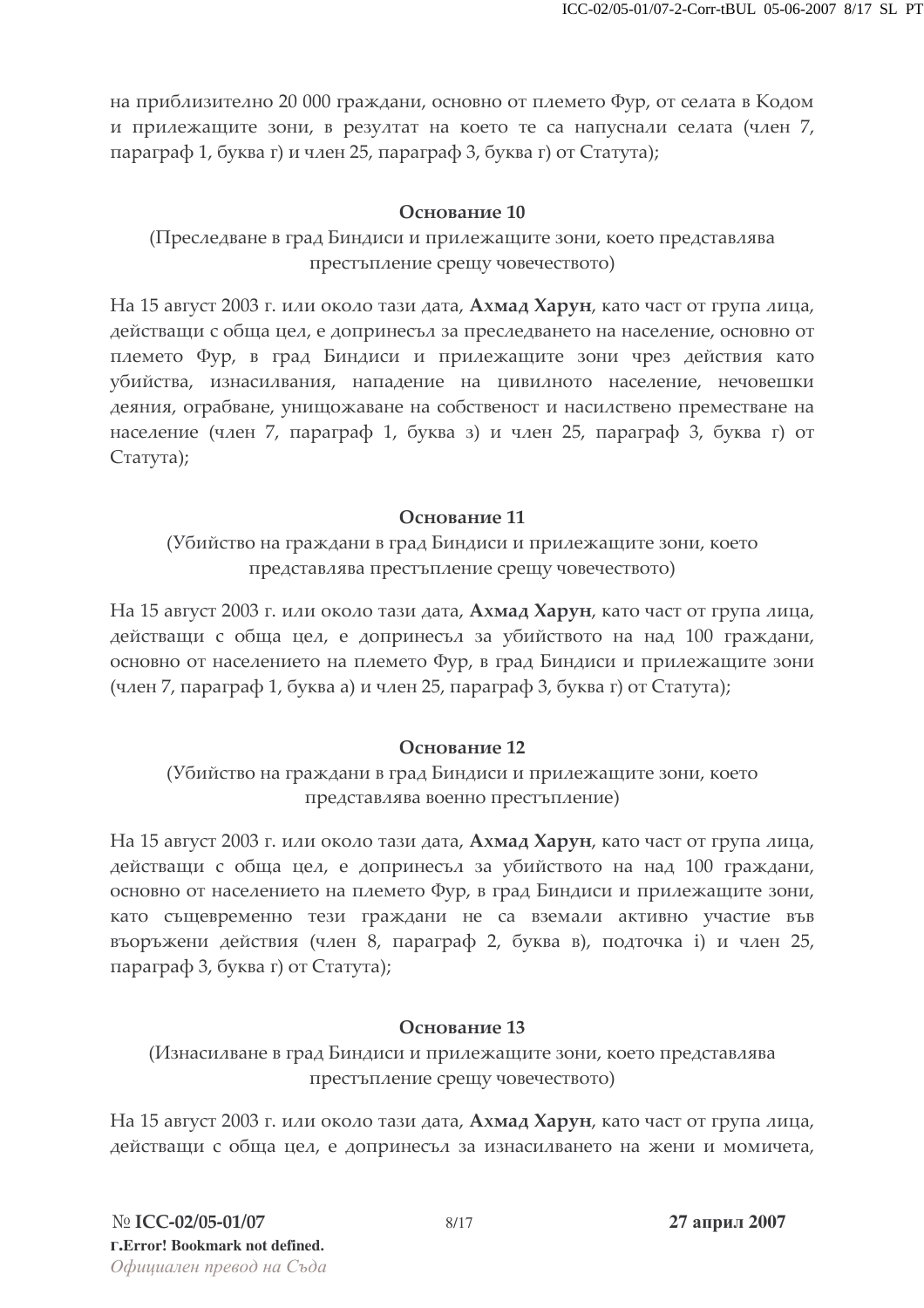основно от населението на племето Фур, в град Биндиси и прилежащите зони (член 7, параграф 1, буква ж) и член 25, параграф 3, буква г) от Статута);

## Основание 14

(Изнасилване в град Биндиси и прилежащите зони, което представлява военно престъпление)

На 15 август 2003 г. или около тази дата, Ахмад Харун, като част от група лица, действащи с обща цел, е допринесъл за изнасилването на жени и момичета, основно от населението на племето Фур, в град Биндиси и прилежащите зони (член 8, параграф 2, буква д), подточка vi) и член 25, параграф 3, буква г) от Статута);

#### Основание 15

(Нападения над гражданското население в град Биндиси и прилежащите зони, което представлява военно престъпление)

На 15 август 2003 г. или около тази дата, Ахмад Харун, като част от група лица, действащи с обща цел, е допринесъл за извършването на нападения над граждани, основно от населението на племето Фур, в град Биндиси и прилежащите зони, като същевременно тези граждани не са участвали дейно във въоръжени действия (член 8, параграф 2, буква д), подточка i) и член 25, параграф 3, буква г) от Статута);

## Основание 17

(Нечовешки деяния в град Биндиси, което представлява престъпление срещу човечеството)

На 15 август 2003 г. или около тази дата, Ахмад Харун, като част от група лица, действащи с обща цел, е допринесъл за причиняването на големи страдания, сериозни физически травми или вреди върху психическото и физическото здраве чрез нехуманни действия срещу граждани, основно от населението на племето Фур, в град Биндиси и прилежащите зони, включително нехуманният акт на стрелба, от което са последвали сериозни щети (член 7, параграф 1, буква к) и член 25, параграф 3, буква г) от Статута);

## Основание 18

(Ограбване в град Биндиси и прилежащите зони, което представлява военно престъпление)

На 15 август 2003 г. или около тази дата, Ахмад Харун, като част от група лица, действащи с обща цел, е допринесъл за ограбването на имущество, принадлежащо на население, основно от племето Фур, в град Биндиси и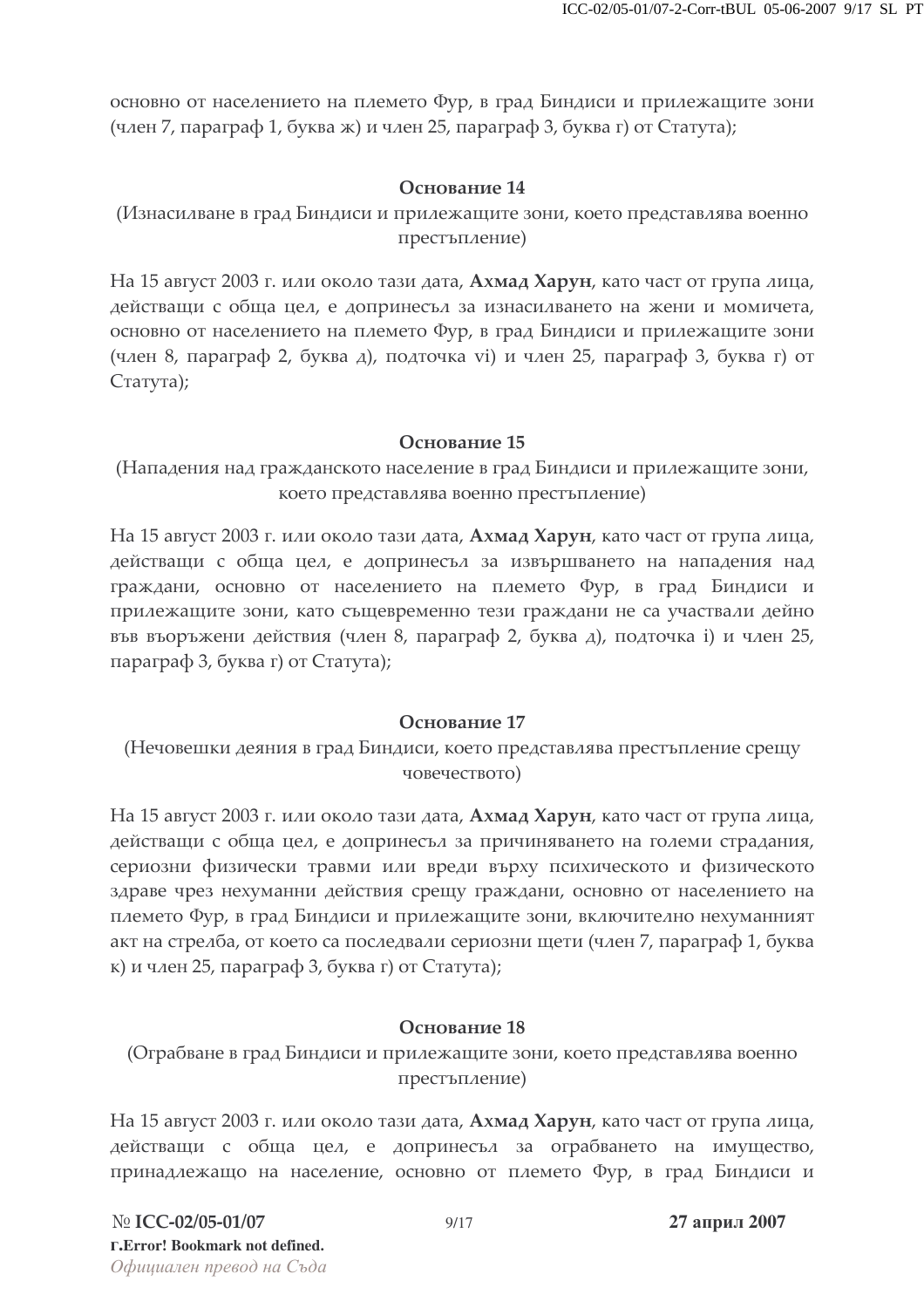прилежащите зони, включително ограбване на домакинско имущество (член 8, параграф 2, буква д), подточка у) и член 25, параграф 3, буква г) от Статута);

## Основание 19

(Унищожаване на собственост в град Биндиси и прилежащите зони, което представлява военно престъпление)

На 15 август 2003 г. или около тази дата, Ахмад Харун, като част от група лица, действащи с обща цел, е допринесъл за унищожаването на собственост, принадлежаща на население, основно от племето Фур, в град Биндиси и прилежащите зони, включително изгаряне на складове за храна, джамията и жилища в тази област (член 8, параграф 2, буква д), подточка хіі) и член 25, параграф 3, буква г) от Статута);

#### Основание 20

(Насилствено преместване от град Биндиси и прилежащите зони, което представлява престъпление срещу човечеството)

На 15 август 2003 г. и около тази дата, Ахмад Харун, като част от група лица, действащи с обща цел, е допринесъл за насилственото преместване на приблизително 34 000 граждани, основно от племето Фур, от град Биндиси и прилежащите зони, в резултат на което те са напуснали града (член 7, параграф 1, буква г) и член 25, параграф 3, буква г) от Статута);

## Основание 21

(Преследване в град Мукджар и прилежащите зони, което представлява престъпление срещу човечеството)

Между август 2003 г. и март 2004 г., Ахмад Харун, като част от група лица, действащи с обща цел, е допринесъл за преследването на население, основно от племето Фур, в град Мукджар и прилежащите зони чрез действия като убийство, нападение над цивилното население, лишаване от свобода или друго тежко лишаване от физическа свобода, измъчване, ограбване и унищожаване на собственост (член 7, параграф 1, буква з) и член 25, параграф 3, буква г) от Статута);

## Основание 22

(Убийство на хора в град Мукджар и прилежащите зони, което представлява престъпление срещу човечеството)

Между септември 2003 г. и октомври 2003 г., Ахмад Харун, като част от група лица, действащи с обща цел, е допринесъл за убийството на най-малко 20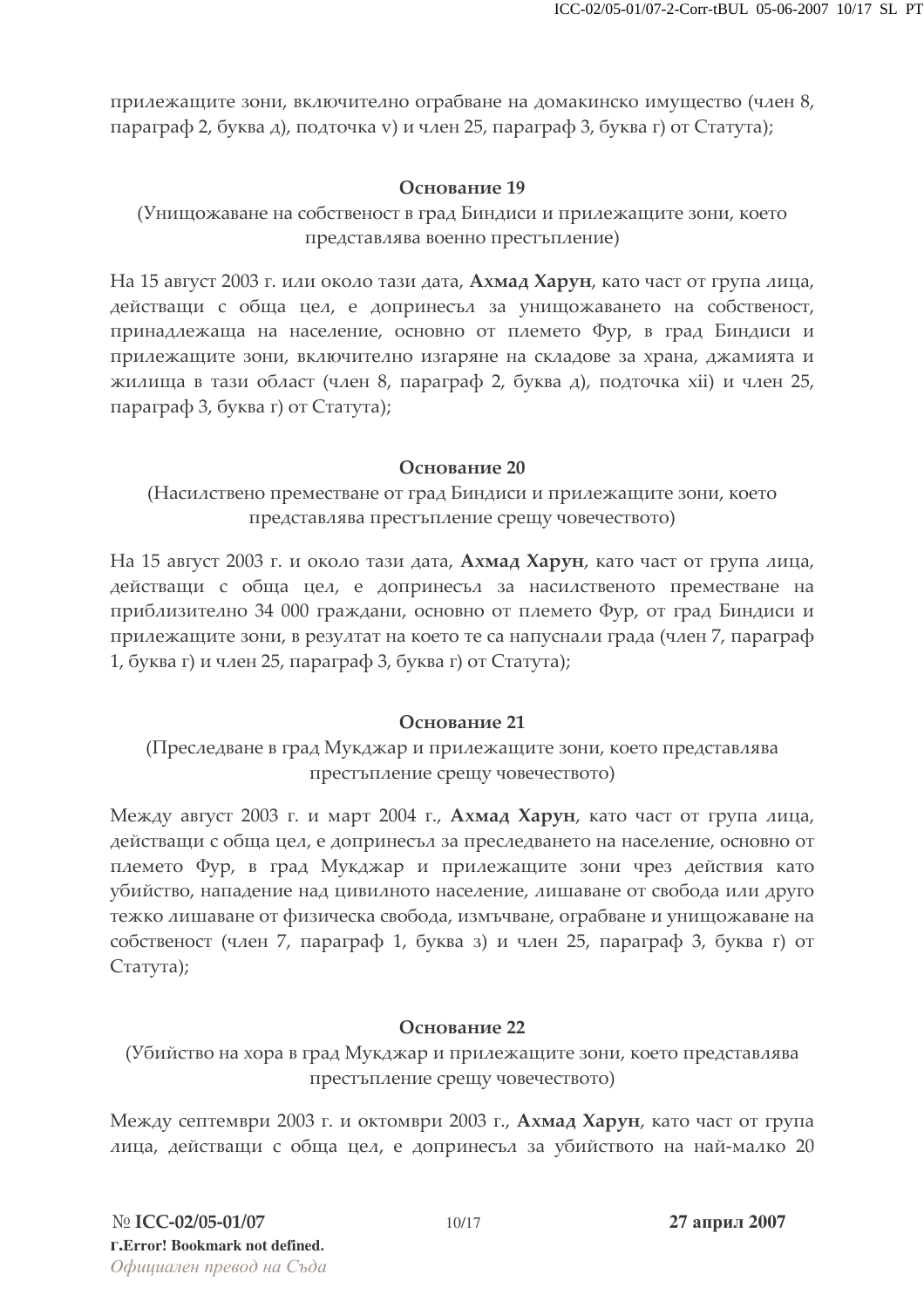души, основно от населението на племето Фур, в град Мукджар и прилежащите зони (член 7, параграф 1, буква а) и член 25, параграф 3, буква г) от Статута);

## Основание 23

(Убийство на хора в град Мукджар и прилежащите зони, което представлява военно престъпление)

Между септември 2003 г. и октомври 2003 г., Ахмад Харун, като част от група лица, действащи с обща цел, е допринесъл за убийството на най-малко 20 души, основно от населението на племето Фур, в град Мукджар и прилежащите зони, докато същевременно тези хора не са вземали активно участие във въоръжени действия (член 8, параграф 2, буква в), подточка i) и член 25, параграф 3, буква г) от Статута);

#### Основание 24

(Убийство на хора в град Мукджар и прилежащите зони, което представлява престъпление срещу човечеството)

През или около декември 2003 г., Ахмад Харун, като част от група лица, действащи с обща цел, е допринесъл за убийството на най-малко 21 души, основно от населението на племето Фур, в град Мукджар и прилежащите зони (член 7, параграф 1, буква а) и член 25, параграф 3, буква г) от Статута);

## Основание 26

(Убийство на хора в град Мукджар и прилежащите зони, което представлява военно престъпление)

През или около декември 2003 г., Ахмад Харун, като част от група лица, действащи с обща цел, е допринесъл за убийството на най-малко 21 души, основно от населението на племето Фур, в град Мукджар и прилежащите зони, като същевременно тези хора не са вземали активно участие във въоръжени действия (член 8, параграф 2, буква в), подточка i) и член 25, параграф 3, буква г) от Статута);

## Основание 28

(Убийство на хора в град Мукджар и прилежащите зони, което представлява престъпление срещу човечеството)

През или около март 2004 г., Ахмад Харун, като част от група лица, действащи с обща цел, е допринесьл за убийството на най-малко 32 души, основно от населението на племето Фур, в град Мукджар и прилежащите зони (член 7,  $\pi$ параграф 1, буква а) и член 25, параграф 3, буква г) от Статута);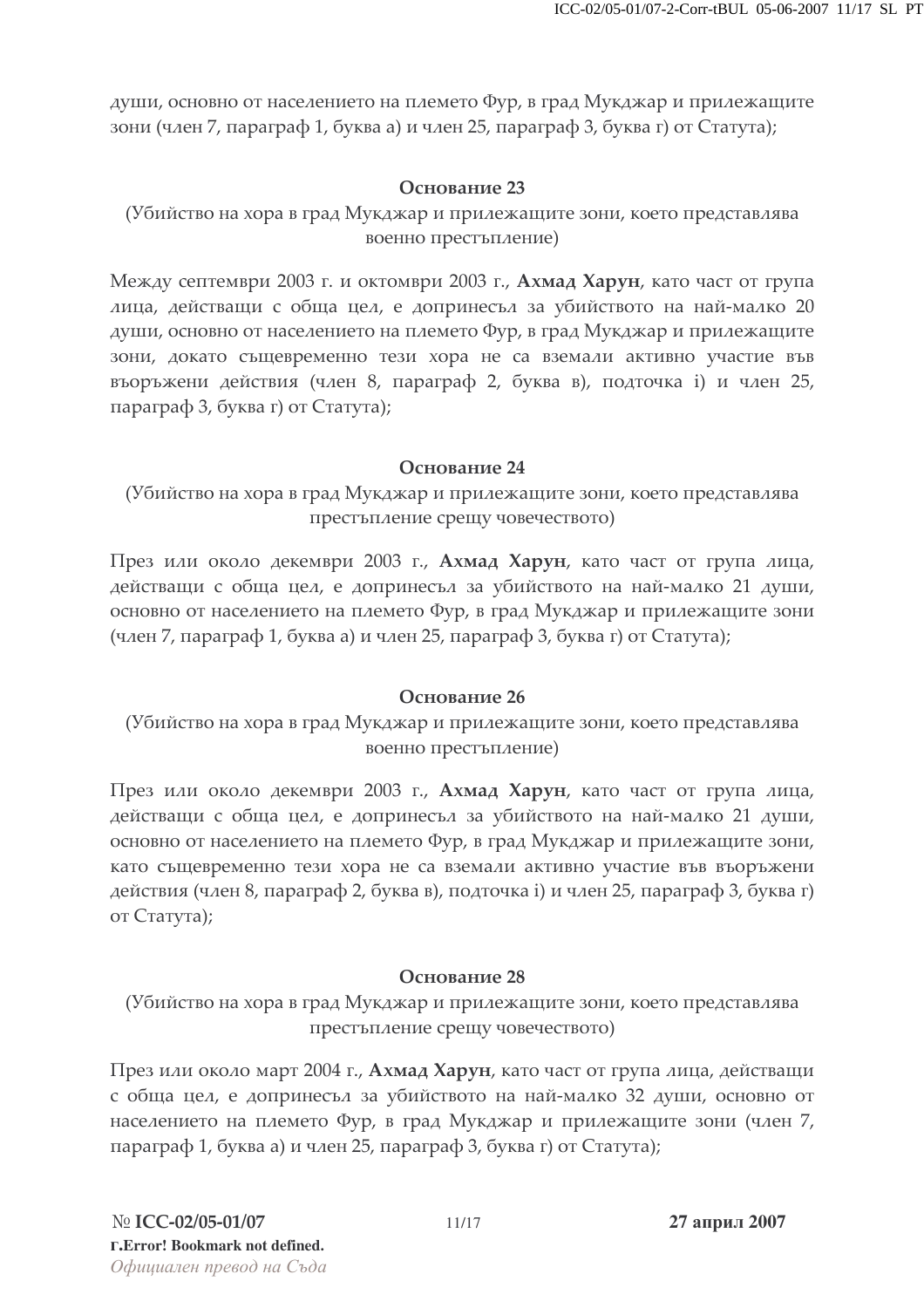#### Основание 30

(Убийство на хора в град Мукджар и прилежащите зони, което представлява военно престъпление)

През или около март 2004 г., Ахмад Харун, като част от група лица, действащи с обща цел, е допринесьл за убийството на най-малко 32 души, основно от населението на племето Фур, в град Мукджар и прилежащите зони, докато същевременно тези хора не са вземали активно участие във въоръжени действия (член 8, параграф 2, буква в), подточка i) и член 25, параграф 3, буква г) от Статута);

#### Основание 32

(Нападения над гражданско население в град Мукджар и прилежащите зони, което представлява военно престъпление)

Между август 2003 г. и март 2004 г., Ахмад Харун, като част от група лица, действащи с обща цел, е допринесъл за извършването на нападения над граждани, основно от населението на племето Фур, в град Мукджар и прилежащите зони и над граждани, които не са вземали пряко участие във въоръжени действия (член 8, параграф 2, буква д), подточка i) и член 25, параграф 3, буква г) от Статута);

### Основание 34

(Лишаване от свобода или друго тежко лишаване от физическа свобода в град Мукджар и прилежащите зони, което представлява престъпление срещу човечеството)

Около или в началото на август 2003 г., Ахмад Харун, като част от група лица, действащи с обща цел, е допринесъл за лишаването от свобода или друго тежко лишаване от физическа свобода на най-малко 400 граждани, основно от населението на племето Фур, в град Мукджар и прилежащите зони (член 7,  $\pi$ параграф 1, буква д) и член 25, параграф 3, буква г) от Статута);

## Основание 35

(Измъчване в град Мукджар и прилежащите зони, което представлява престъпление срещу човечеството)

Около или в началото на август 2003 г., Ахмад Харун, като част от група лица, действащи с обща цел, е допринесъл за измъчването на най-малко 60 граждани, основно от населението на племето Фур, в град Мукджар и прилежащите зони (член 7, параграф 1, буква е) и член 25, параграф 3, буква г) от Статута);

## Основание 36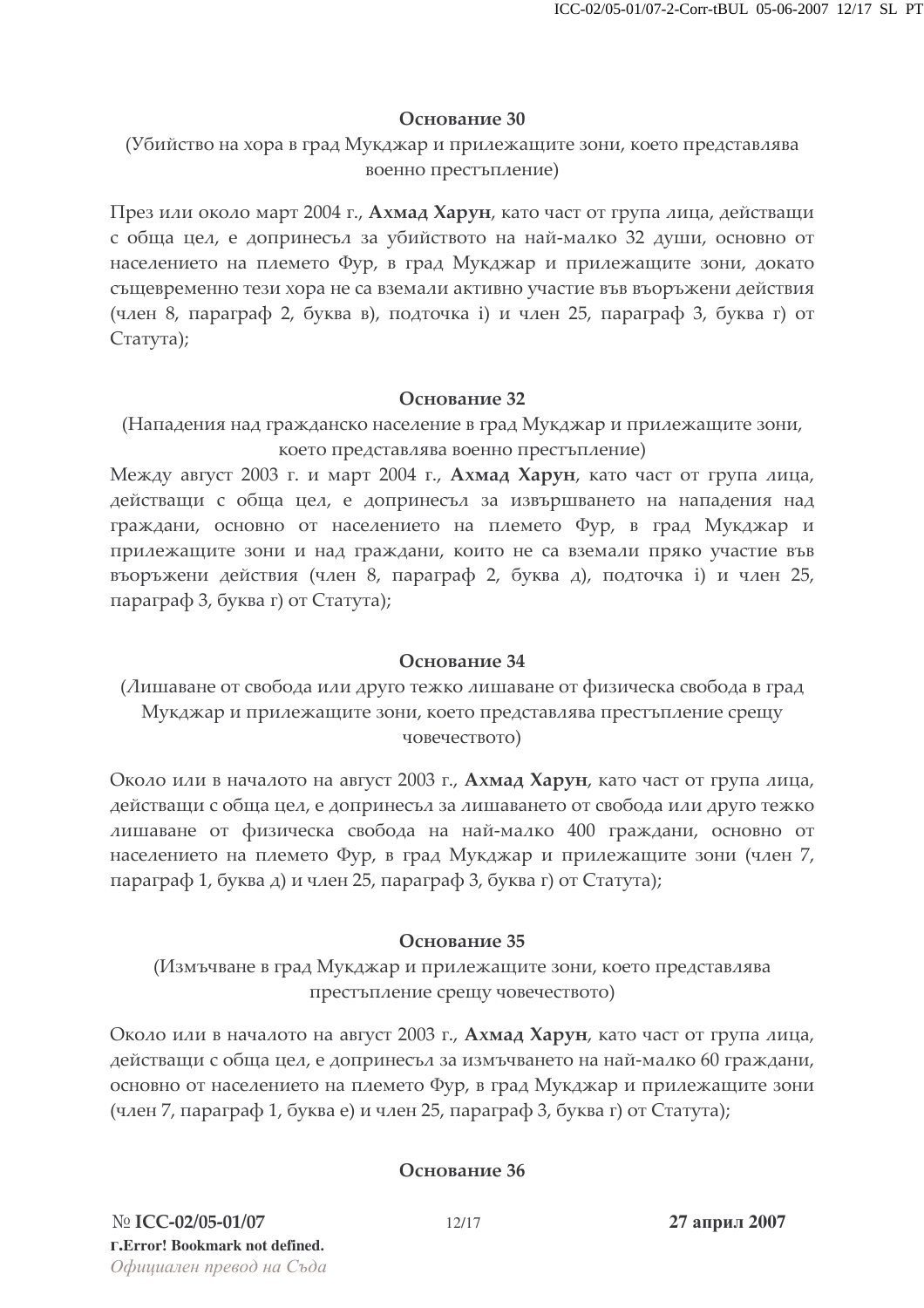## (Ограбване в град Мукджар и прилежащите зони, което представлява военно престъпление)

Между август 2003 г. и март 2004 г., **Ахмад Харун**, като част от група лица, действащи с обща цел, е допринесъл за ограбването на собственост, принадлежаща на население, основно от племето Фур, в град Мукджар и прилежащите зони, включително ограбване на магазини, домове и добитък (член 8, параграф 2, буква д), подточка v) и член 25, параграф 3, буква г) от Статута);

### Основание 37

## (Ограбване в град Мукджар и прилежащите зони, което представлява военно престъпление)

Между 3 август 2003 г. и 10 август 2003 г. или около тези дати, Ахмад Харун е предизвикал извършването на ограбване на собственост, принадлежаща на население, основно от племето Фур, в град Мукджар и прилежащите зони, включително грабежи на магазини, домове и добитък (член 8, параграф 2, буква в), подточка v) и член 25, параграф 3, буква г) от Статута);

#### Основание 38

## (Унищожаване на собственост в град Мукджар и прилежащите зони, което представлява военно престъпление)

Между август 2003 г. и март 2004 г., Ахмад Харун, като част от група лица, действащи с обща цел, е допринесъл за унищожаването на собственост, принадлежаща на население, основно от племето Фур в град Мукджар, и прилежащите зони, включително изгаряне на къщи и унищожаване на посеви и стопанства (член 8, параграф 2, буква д), подточка хіі) и член 25, параграф 3, буква г) от Статута);

## Основание 39

## (Преследване в град Аравала и прилежащите зони, което представлява престъпление срещу човечеството)

През или около декември 2003 г., Ахмад Харун, като част от група лица, действащи с обща цел, е допринесъл за преследването на население, основно от племето Фур, в град Аравала и прилежащите зони чрез действия като убийство, изнасилване, нападение над цивилното население, посегателство над личното достойнство, нечовешки деяния, ограбване, унищожаване на собственост и насилствено преместване на населението (член 7, параграф 1, буква з) и член 25, параграф 3, буква г) от Статута);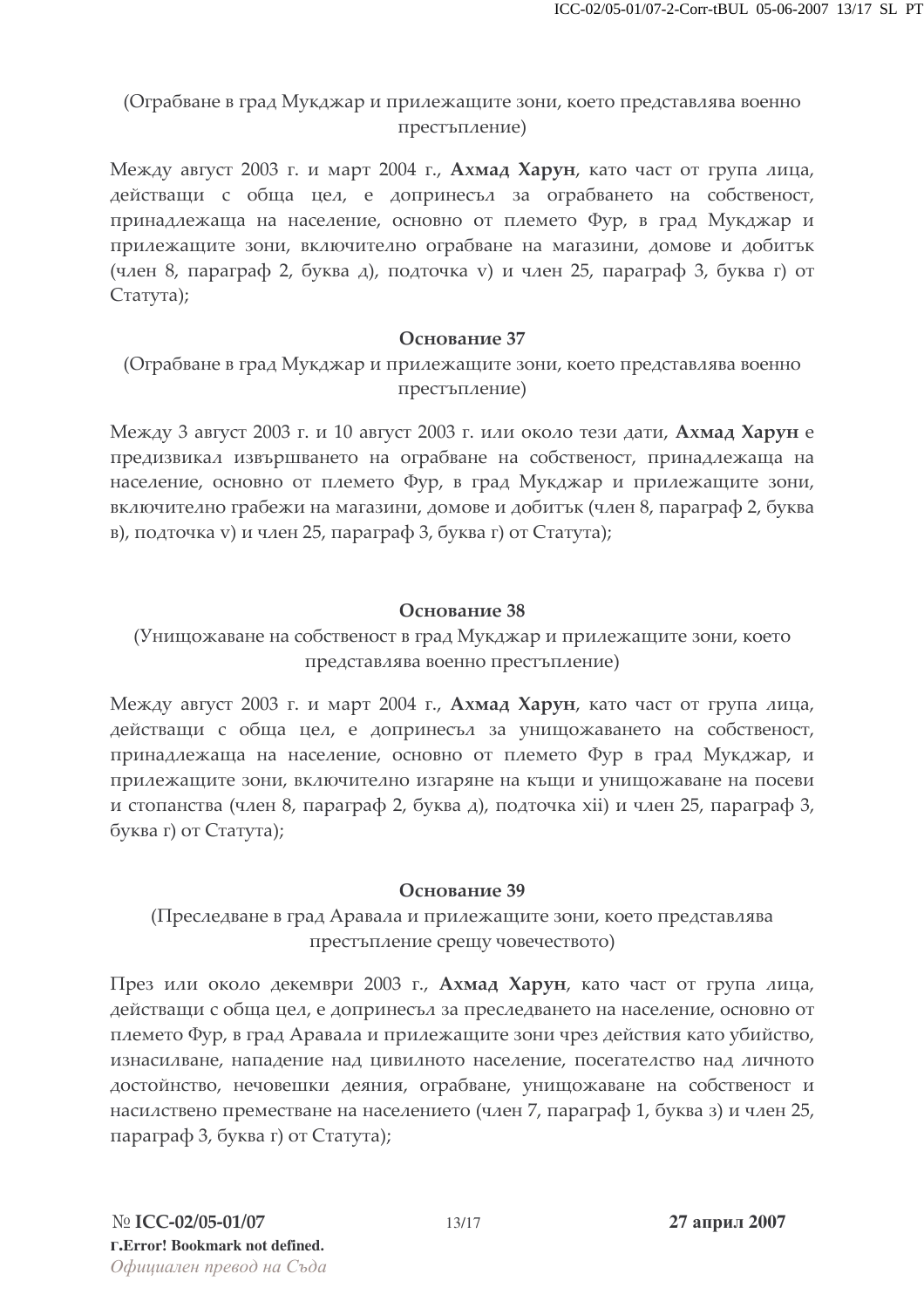## Основание 40

(Убийство на граждани в град Аравала и прилежащите зони, което представлява престъпление срещу човечеството)

През или около декември 2003 г., Ахмад Харун, като част от група лица, действащи с обща цел, е допринесъл за убийството на най-малко 26 граждани, основно от населението на племето Фур, в град Аравала и прилежащите зони (член 7, параграф 1, буква а) и член 25, параграф 3, буква г) от Статута);

## Основание 41

# (Убийство на граждани в град Аравала и прилежащите зони, което представлява военно престъпление)

През или около декември 2003 г., Ахмад Харун, като част от група лица, действащи с обща цел, е допринесъл за убийството на най-малко 26 граждани, основно от населението на племето Фур, в град Аравала и прилежащите зони, като същевременно тези хора не са вземали активно участие във въоръжени действия (член 8, параграф 2, буква в), подточка i) и член 25, параграф 3, буква г) от Статута);

## Основание 42

## (Изнасилване в град Аравала и прилежащите зони, което представлява престыпление срещу човечеството)

През или около декември 2003 г., Ахмад Харун, като част от група лица, действащи с обща цел, е допринесъл за изнасилването на най-малко 10 жени и момичета, основно от населението на племето Фур, в град Аравала и прилежащите зони (член 7, параграф 1, буква ж) и член 25, параграф 3, буква г) от Статута);

## Основание 43

# (Изнасилване в град Аравала и прилежащите зони, което представлява военно престъпление)

През или около декември 2003 г., Ахмад Харун, като част от група лица, действащи с обща цел, е допринесъл за изнасилването на най-малко 10 жени и момичета, основно от населението на племето Фур, в град Аравала и прилежащите зони (член 8, параграф 2, буква д), подточка vi) и член 25, параграф 3, буква г) от Статута);

## Основание 44

(Нападения над гражданско население в град Аравала и прилежащите зони, което представлява военно престъпление)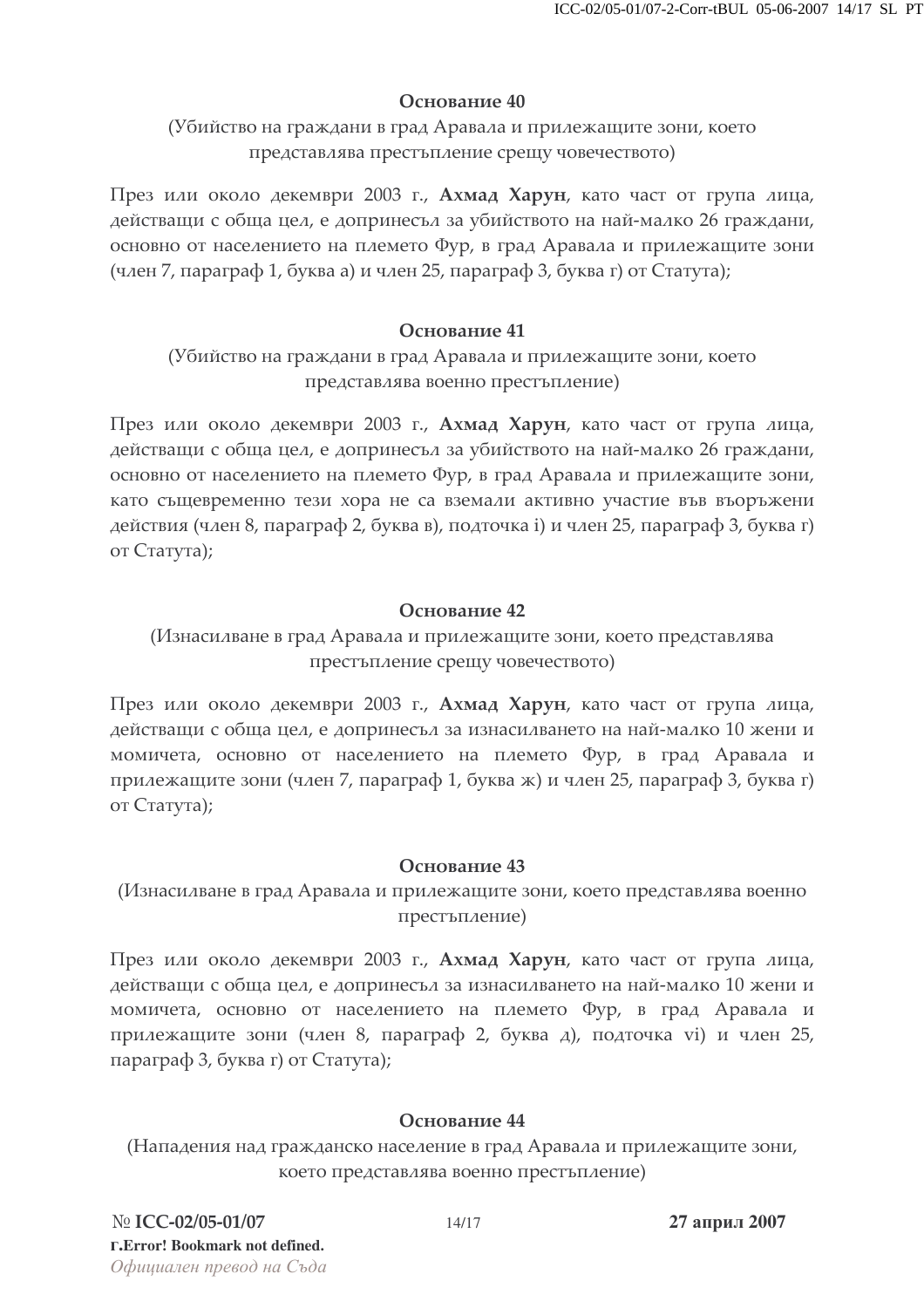През или около декември 2003 г., Ахмад Харун, като част от група лица, действащи с обща цел, е допринесъл за извършването на нападения над граждани, основно от населението на племето Фур, в град Аравала и прилежащите зони и над граждани, които не са вземали пряко участие във въоръжени действия (член 8, параграф 2, буква д), подточка i) и член 25, параграф 3, буква г) от Статута);

#### Основание 46

(Посегателство над личното достойнство в град Аравала и прилежащите зони, което представлява военно престъпление)

През или около декември 2003 г., Ахмад Харун, като част от група лица, действащи с обща цел, е допринесъл за посегателство над личното достойнство на най-малко 10 жени и момичета, основно от населението на племето Фур, в град Аравала и прилежащите зони (член 8, параграф 2, буква в), подточка ii) и член 25, параграф 3, буква г) от Статута);

#### Основание 48

(Нечовешки деяния в град Аравала, което представлява престъпление срещу човечеството)

През или около декември 2003 г., Ахмад Харун, като част от група лица, действащи с обща цел, е допринесъл за причиняването на големи страдания, сериозни физически травми или увреждания по психическото и физическото здраве чрез нечовешки деяния срещу граждани, основно от населението на племето Фур, в град Аравала и прилежащите зони (член 7, параграф 1, буква к) и член 25, параграф 3, буква г) от Статута);

#### Основание 49

(Ограбване в град Аравала и прилежащите зони, което представлява военно престъпление)

През или около декември 2003 г., Ахмад Харун, като част от група лица, действащи с обща цел, е допринесьл за ограбването на собственост, принадлежаща на население, основно от племето Фур, в град Аравала и прилежащите зони, включително ограбване на магазини, домове и добитък (член 8, параграф 2, буква д), подточка v) и член 25, параграф 3, буква г) от Статута);

## Основание 50

(Унищожаване на собственост в град Аравала и прилежащите зони, което представлява военно престъпление)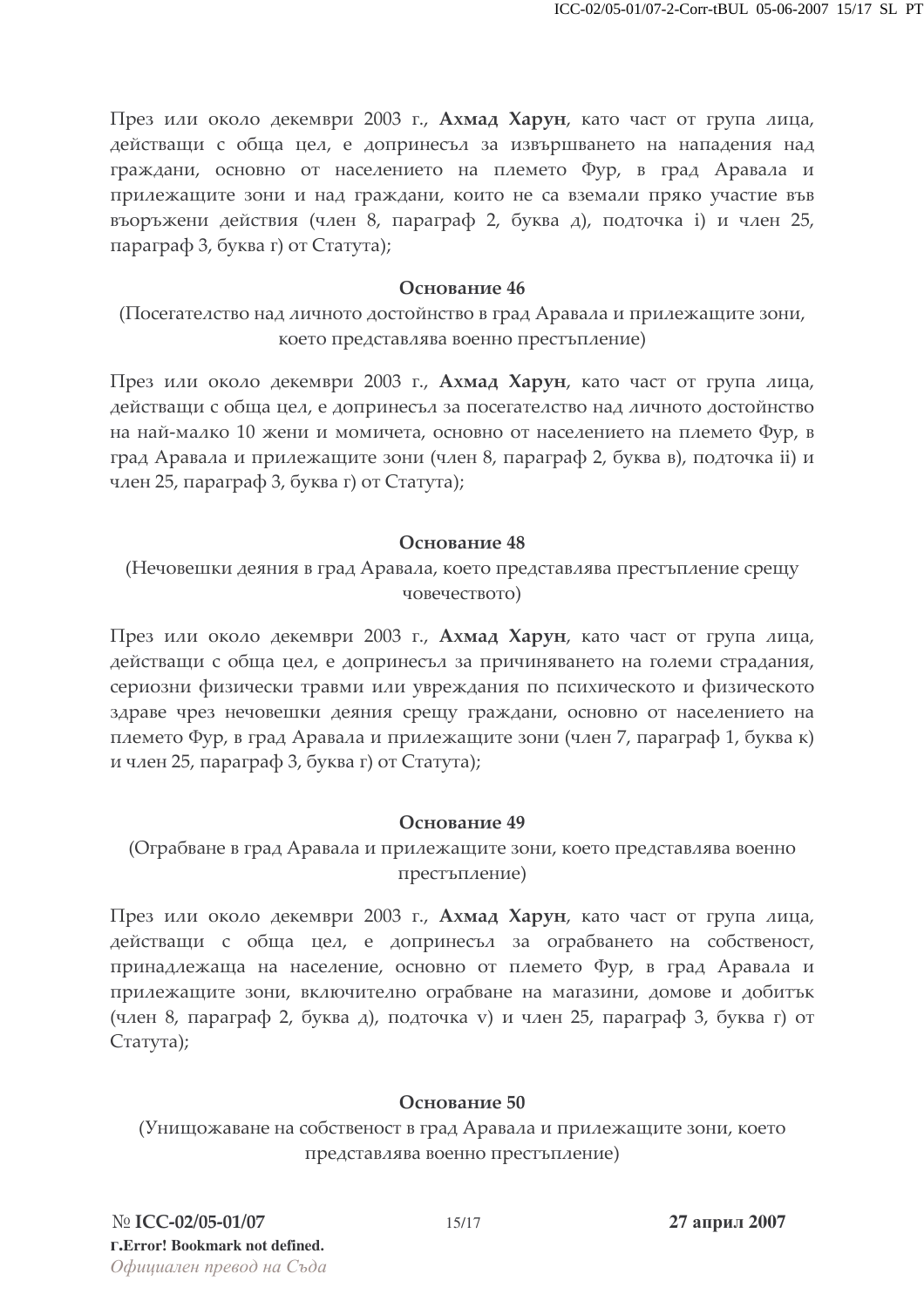През или около декември 2003 г., Ахмад Харун, като част от група лица, действащи с обща цел, е допринесъл за унищожаването на собственост, принадлежаща на население, основно от племето Фур, в град Аравала и прилежащите зони, включително разрушаване на по-голямата част от град Аравала (член 8, параграф 2, буква д), подточка хіі) и член 25, параграф 3, буква г) от Статута);

#### Основание 51

(Насилствено преместване от град Аравала и прилежащите зони, което представлява престъпление срещу човечеството)

През или около декември 2003 г., Ахмад Харун, като част от група лица, действащи с обща цел, е допринесъл за насилственото преместване на приблизително 7 000 граждани, основно от племето Фур, от град Аравала и прилежащите зони, в резултат на което те са напуснали града (член 7, параграф 1, буква г) и член 25, параграф 3, буква г) от Статута).

СМЯТАЙКИ, че, като се взема предвид бившите и настоящите официални длъжности на Ахмад Харун в Правителството на Судан, неговото арестуване е необходимо на този етап по смисъла на член 58, параграф 1, буква б), подточки і) и ії) от Статута, за да се гарантира присъствието му пред Съда и за да се гарантира, че той няма да попречи на или да застраши разследванията;

## ПОРАДИ ТЕЗИ ПРИЧНИ

#### СЕ ИЗДАВА:

ЗАПОВЕД ЗА АРЕСТУВАНЕ за Ахмад Мухамад ХАРУН; мъжки пол, роден през или около 1964 г.; предполага се, че е гражданин на Судан, от провинция Северен Кордофан, член на племе, наречено Баргу; предполага се, че е служил като Министър на вътрешните работи към Правителството на Судан, от около април 2003 г. до около септември 2005 г., и от 2006 г. като Министър на хуманитарните дейности към настоящото Правителство на Судан, имената му